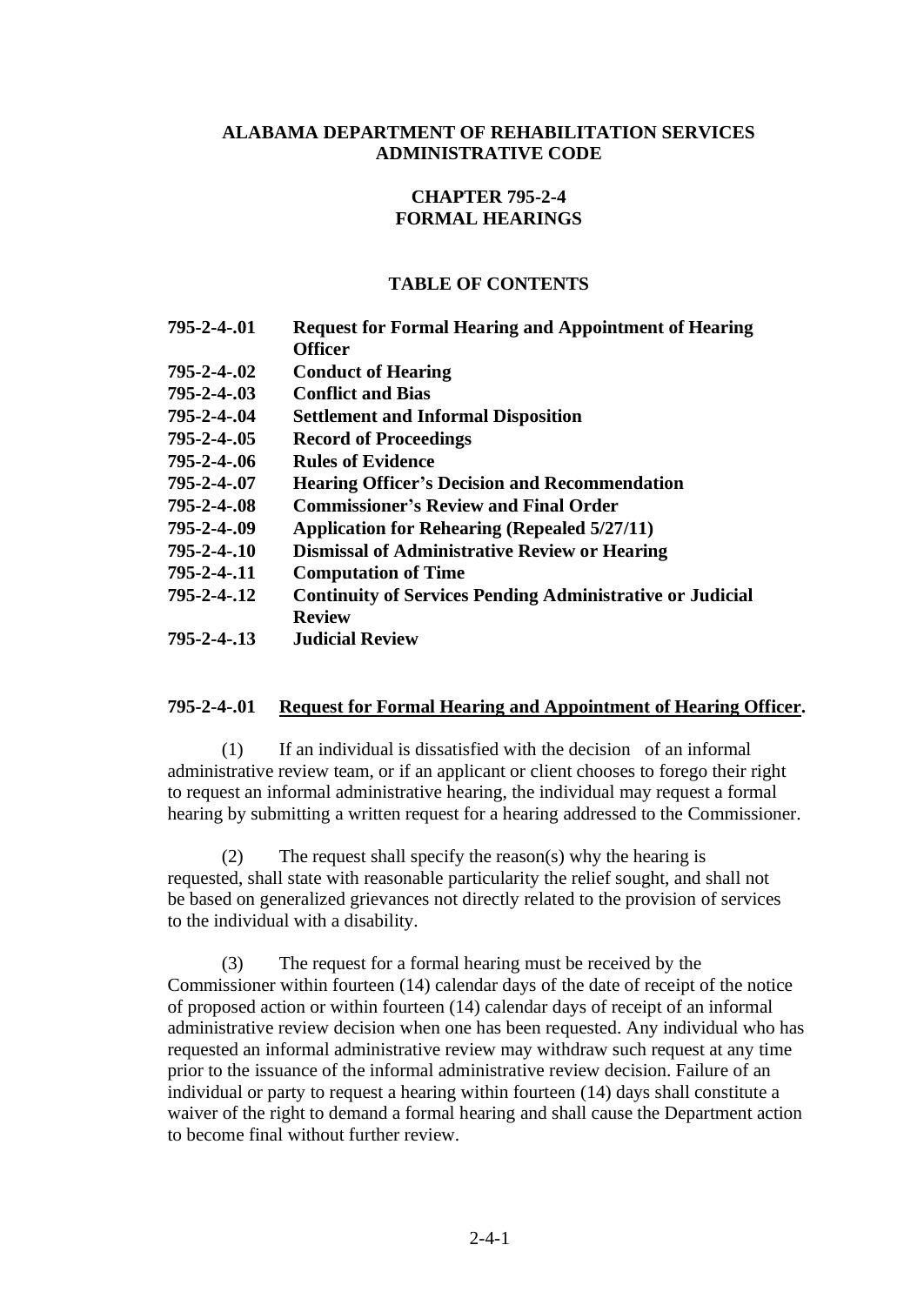(4) If a hearing is requested within the above time period, the Commissioner shall, as may be otherwise provided by law, appoint an impartial hearing officer to conduct the hearing.

**Author:** Alabama Board of Rehabilitation Services **Statutory Authority:** Code of Ala. 1975 **History: New Rule:** Filed December 20, 2021.

# **795-2-4-.02 Conduct of Hearing.**

(1) In the conduct of a hearing, a hearing officer shall have the following authority:

- (a) establish a date, time and place for the hearing;
- (b) maintain order;
- (c) make a record of the proceedings;
- (d) establish reasonable time limits for the conduct of the proceedings;
- (e) rule on the admissibility of evidence;

(f) hold a prehearing conference, if necessary, to clarify the matters in dispute; establish the order of presentation; allow and establish time limits for the exchange of exhibits and names of witnesses;

(g) issue subpoenas, discovery orders related to relevant matters, and protective orders in accordance with the Alabama Rules of Civil Procedure, subject to the reasonable costs of issuance of the subpoenas as may be set from time to time by the Commissioner; and enter any order on any other matter which will effectuate the conduct of the hearing.

(2) A party may be represented by counsel at his or her own expense.

(3) Unless a party otherwise requests, the hearing shall be open to the public.

**Author:** Alabama Board of Rehabilitation Services **Statutory Authority:** Code of Ala. 1975, §§ 21-9-9; 41-22-12 **History: New Rule:** Filed December 20, 2021.

# **795-2-4-.03 Conflict and Bias.**

(1) A party to any formal action or contested case who intends to assert bias or conflict on the part of any hearing officer appointed by the Commissioner must do so by filing an affidavit and suggestion of disqualification together with the underlying factual basis for the assertion. The affidavit and suggestion of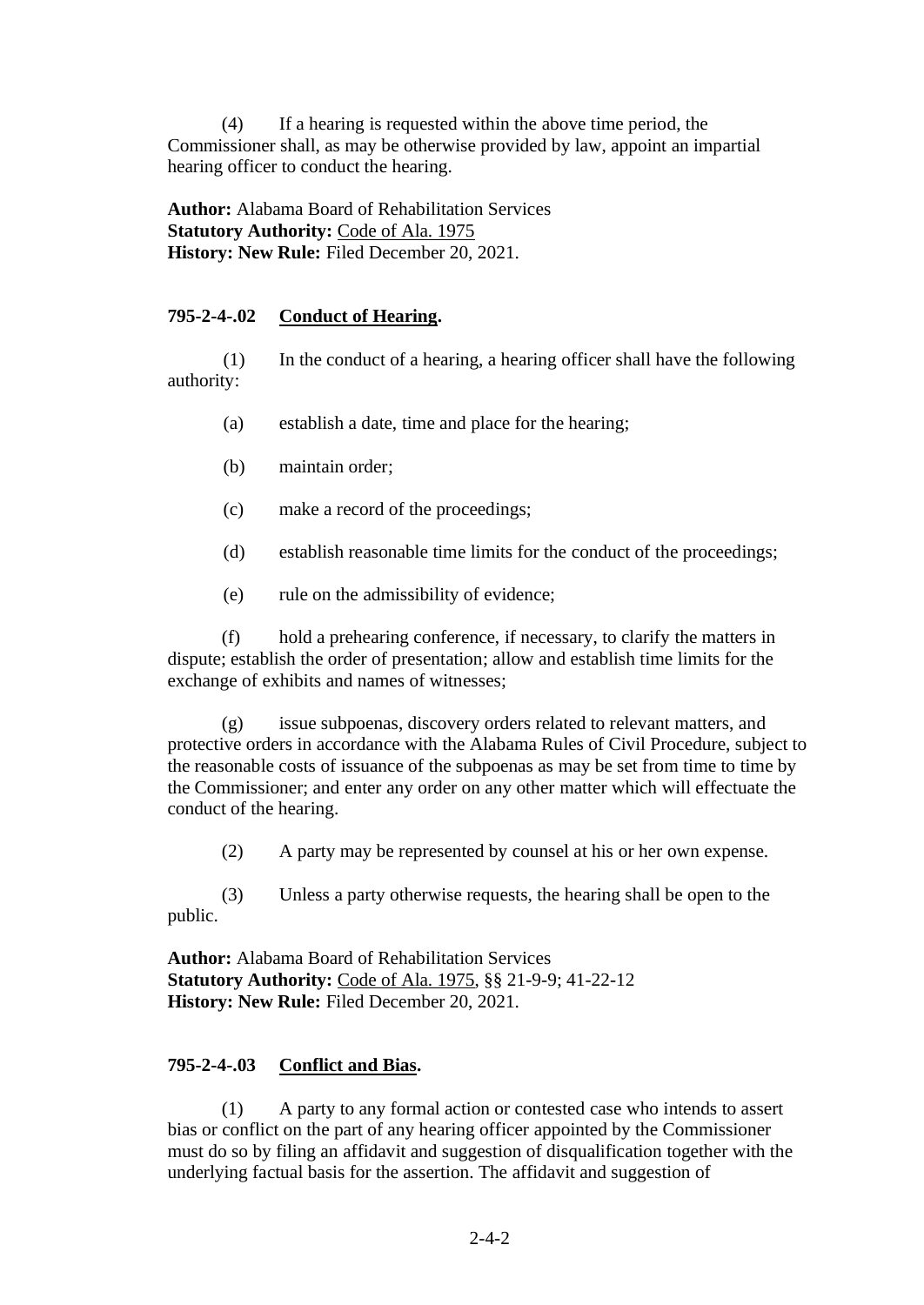disqualification must be received by the Commissioner at least three (3) days before the scheduled hearing. In the absence of actual or constructive bias or prejudice, the failure to timely file an affidavit and suggestion of disqualification shall be deemed a waiver of such grounds as error in any appeal.

(2) The hearing officer shall consider the assertion of disqualification on the record as a preliminary matter at the hearing before any other question is decided.

**Author:** Alabama Board of Rehabilitation Services **Statutory Authority:** Code of Ala. 1975, §§21-9-9; 41-22-18. **History: New Rule:** Filed December 20, 2021.

**795-2-4-.04 Settlement and Informal Disposition.** Informal dispositions may be made of any matter set for hearing by stipulation, agreed settlement, consent order or default or by another method agreed upon by the parties. An informal disposition shall be reduced to writing, signed by the parties, and made a part of the applicant's or client's file.

**Author:** Alabama Board of Rehabilitation Services **Statutory Authority:** Code of Ala. 1975, §§ 21-9-9; 41-22-12(g). **History: New Rule:** Filed December 20, 2021.

### **795-2-4-.05 Record of Proceedings.**

- (1) The record of a hearing shall include:
- (a) the notice of proposed action;
- (b) the request for a hearing;
- (c) the administrative review decision, if any;
- (d) all evidence received during the hearing;
- (e) a statement of all matters officially noticed;
- (f) a transcript of the proceedings;
- (g) all questions and offers of proof, objections and rulings thereon;
- (h) the written decision and recommendation of the hearing officer;

and

(i) the decision and final order of the Commissioner, if applicable.

(2) Oral proceedings shall be recorded either by mechanized means or by qualified shorthand reporter. Oral proceedings shall be transcribed at the request of any party with the expense of the transcript charged to the requesting party. The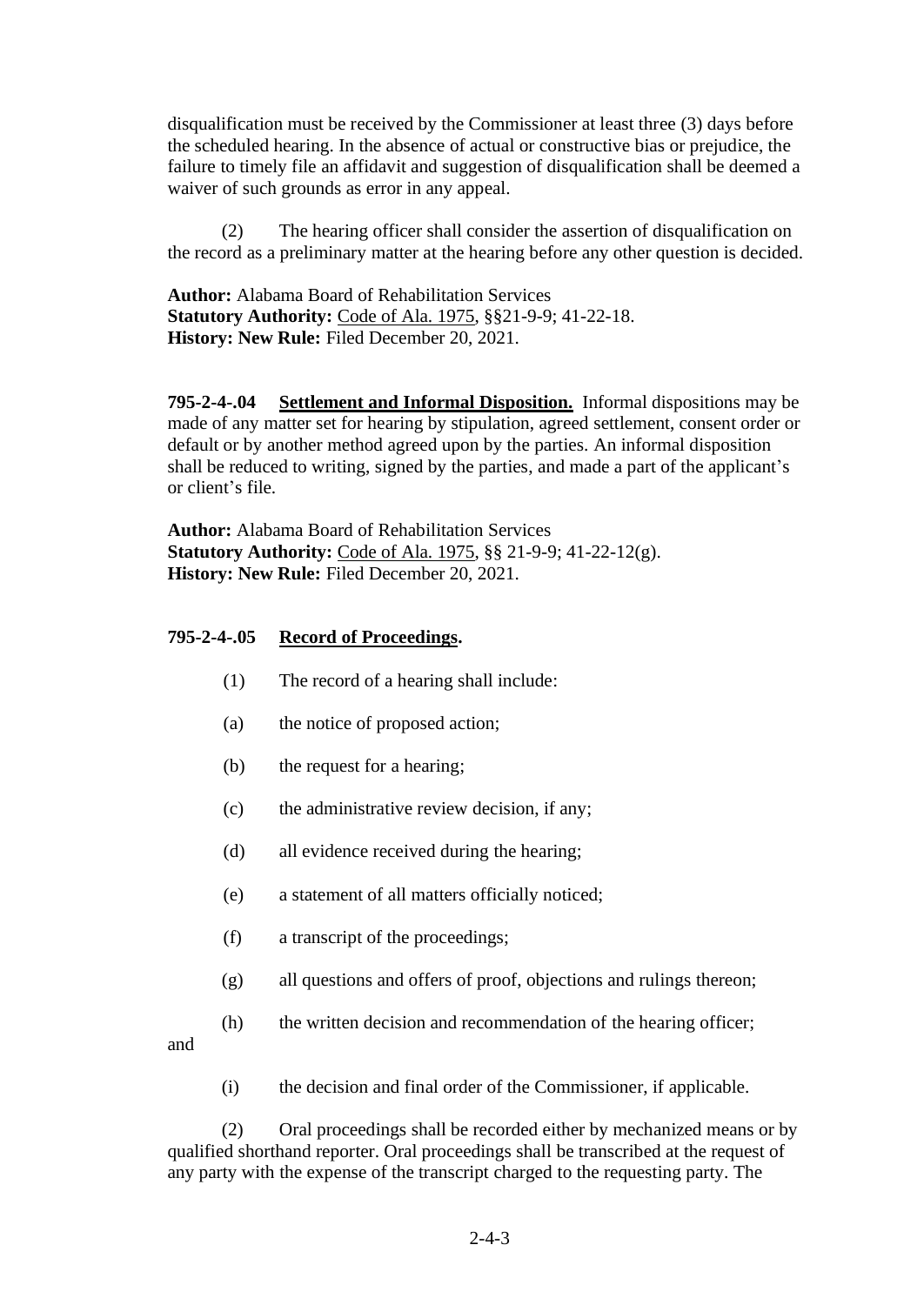record of oral proceedings shall be maintained by the Department for five (5) years from the date of entry of the final order.

**Author:** Alabama Board of Rehabilitation Services **Statutory Authority:** Code of Ala. 1975, §§ 21-9-9; 41-22-12 **History: New Rule:** Filed December 20, 2021.

**795-2-4-.06 Rules of Evidence**. The rules of evidence as provided in the Code of Ala. 1975, § 41-22-13 shall apply to all hearings conducted under these rules.

**Author:** Alabama Board of Rehabilitation Services **Statutory Authority:** Code of Ala. 1975 **History:** Filed December 20, 2021.

#### **795-2-4-.07 Hearing Officer's Decision and Recommendation.**

(1) Upon completion of a hearing, the hearing officer shall prepare a written decision and recommendation. The decision shall contain a statement of facts found by the hearing officer, a recitation of the application of the facts found to the applicable statutes, rules, regulations, policies, and procedures, and a proposed recommendation as to the merits of the matters presented for review.

(2) The hearing officer's decision and recommendation along with the record shall be submitted to the Commissioner within thirty (30) calendar days after the hearing is concluded. The hearing officer's decision and recommendation shall be communicated by the Department in person or by certified mail.

(3) The hearing officer's decision and recommendation shall be final unless any party brings a civil action for review of such decision in any state court of competent jurisdiction or in a district court of the United States of competent jurisdiction.

**Author:** Alabama Board of Rehabilitation Services **Statutory Authority:** Code of Ala. 1975, § 21-9-9 **History: New Rule:** Filed December 20, 2021.

**795-2-4-.08 Reserved.**

**Author: Statutory Authority: History:** 

**795-2-4-.09 Reserved.**

**Author: Statutory Authority: History:**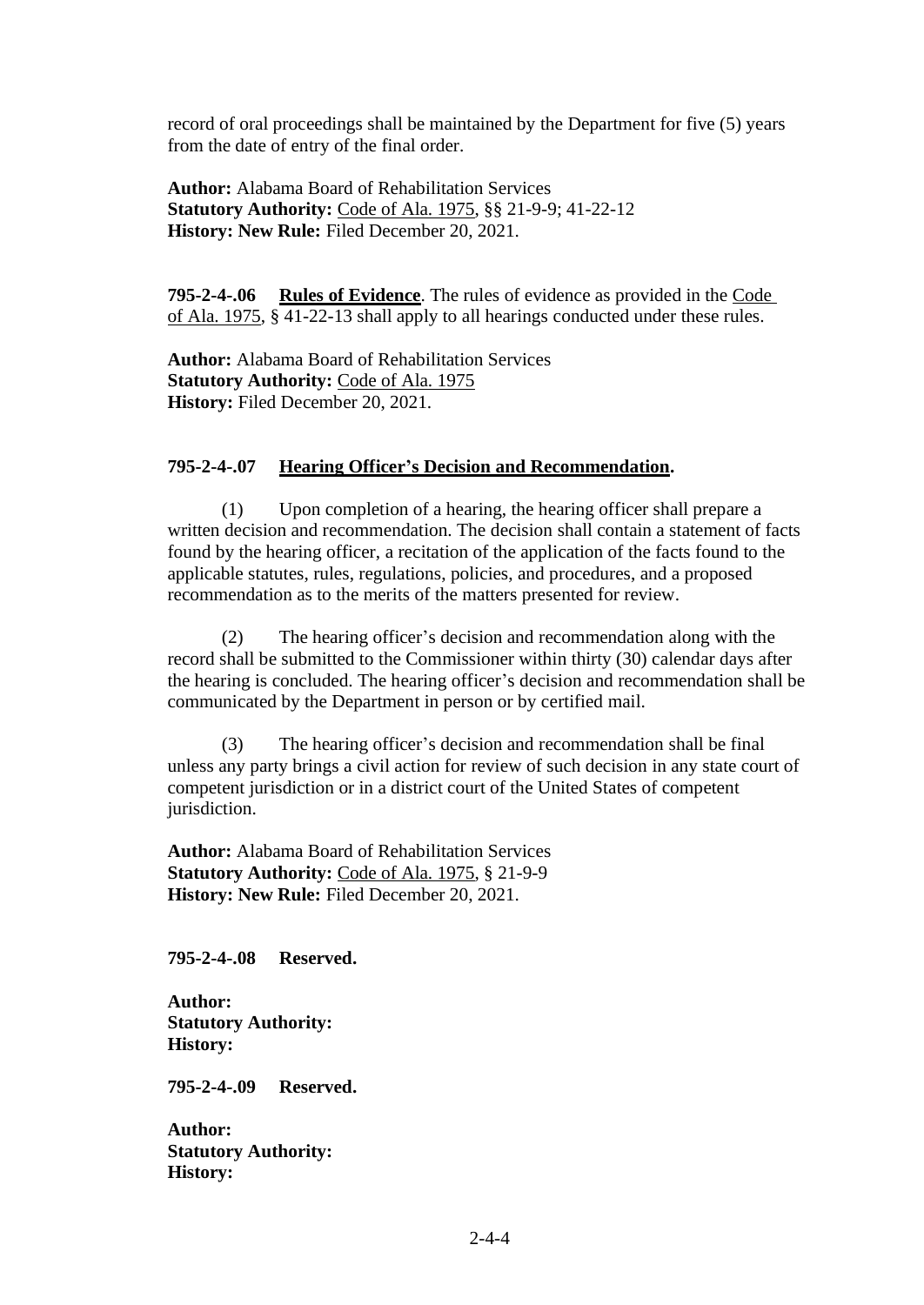### **795-2-4-.10 Dismissal of Administrative Review or Hearing.**

(1) If a party fails without good cause to appear at either an administrative review or a formal hearing after proper service of notice, the review team or hearing officer may in its discretion proceed with the review or hearing and make a decision in the absence of the party.

(2) A request for administrative review or hearing may be denied or dismissed for the following reasons:

(a) the individual withdraws the request in writing;

(b) the individual makes a request that is contrary to the regulations of the program;

(c) the individual abandons the request for administrative review or a hearing when, without good cause, the applicant or client fails to appear.

- (3) Good cause is defined as:
- (a) death in the family;

(b) personal injury or illness which reasonably prohibits an applicant or client from attending the review or hearing; or

(c) sudden and unexpected emergency.

**Author:** Alabama Board of Rehabilitation Services **Statutory Authority:** Code of Ala. 1975, §§ 21-9-9; 41-22-12 **History: New Rule:** Filed December 20, 2021.

**795-2-4-.11 Computation of Time**. If the last day of a time period falls on a Saturday, Sunday, or holiday authorized by Code of Ala. 1975, § 1-3-8, then the last day of the time period shall be the next working day.

**Author:** Alabama Board of Rehabilitation Services **Statutory Authority:** Code of Ala. 1975 **History: New Rule:** Filed December 20, 2021.

# **795-2-4-.12 Continuity of Services Pending Administrative or Judicial Review.**

(1) Subsequent to a request, and during the pendency of any administrative review, formal hearing, or other judicial proceeding, unless the Department or designated service provider and the client, parent or legal guardian in the case of a minor child agree otherwise, the Department shall not institute a suspension, reduction, or termination of services being provided unless such services have been obtained through misrepresentation, fraud, collusion, or criminal conduct on the part of the individual with a disability.